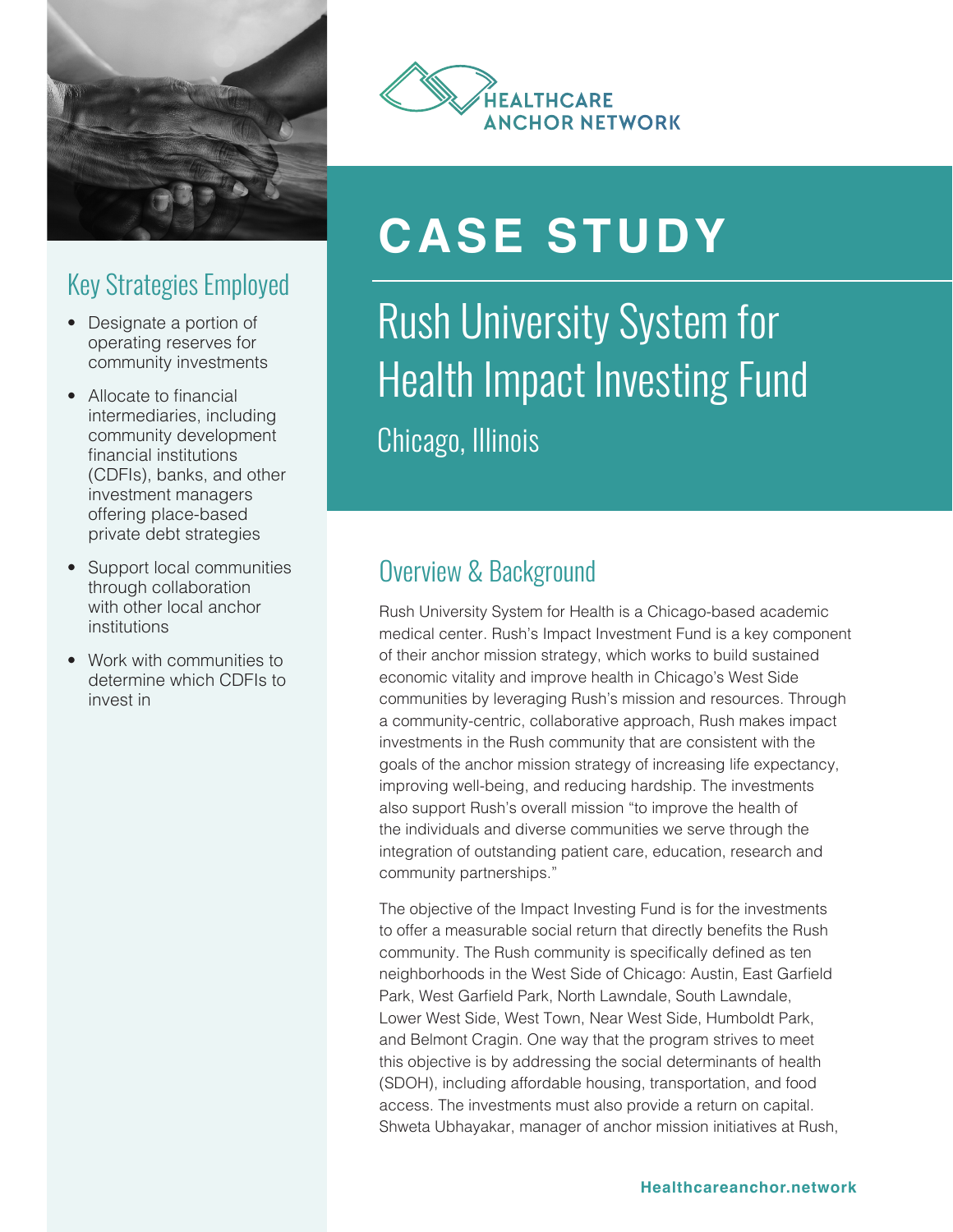<span id="page-1-0"></span>emphasized that impact investments are different from grants and traditional investments. "We are getting a return. It might be lower than a market rate value . . . Whatever we are losing, it's [made] up through the social impact," said Ubhayakar.

Rush is also a signatory of the Healthcare Anchor Network's (HAN) Place-based Investment Commitment, through which they have committed to allocate 1%—or \$7.5 million—of their investment portfolio to place-based investments. As of 2021, they have deployed \$6 million for place-based investing. In this time, much of Rush's impact investing work has been done in collaboration with other local anchor institutions through West Side United (WSU), which is a collaborative of hospitals, government entities, community residents, and other stakeholders working to improve economic vitality, health, and well-being in Chicago's West Side (with a focus on the same ten neighborhoods targeted by Rush's Impact Investing Fund). Since 2017, WSU has coordinated \$9.1 million for impact investing in the West Side.

#### Program Design

Rush's Impact Investment Fund ("the Fund") started in 2017. Through HAN, Rush connected with organizations doing place-based investing to learn best practices. Given their lack of expertise in making direct investments, they decided that their initial investments would be made through intermediaries, including but not limited to community development financial institutions (CDFIs), which could provide the necessary subject matter expertise to make the investments successful.

The Fund uses a set of investment criteria in order to reduce risk and ensure a return on capital. Projects must have a reasonable likelihood of returning invested capital plus a rate of return between 1% and 3% over comparable maturity US Treasury rates. Moreover, investments must have clear sources of repayment, including but not limited to rental income, income from business activities, repayments from loans or equity investments made by the investee (e.g., CDFIs), and other revenue streams. Finally, for indirect investments made through financial intermediaries, the intermediaries should be rated by Aeris, or a comparable third-party rating agency that tracks financial strength and performance of CDFIs and impact investment funds or entities. Preference is given to intermediaries with AAA financial ratings on the Aeris financial strength scale and four star ratings on the Aeris social impact scale.<sup>[1](#page-6-0)</sup> Intermediaries should have a minimum rating of AA on the Aeris financial strength scale and three stars on Aeris social impact scale to be considered.

In the early stages of the program, the Fund partnered with two CDFIs: IFF and the Chicago Community Loan Fund (CCLF). An internal workgroup—made up of representatives from the Treasury Department, Office of Community Health Equity & Engagement, medical students, and employees who live in Chicago's West Side—was responsible for deciding on which projects would be invested in. With their first investments, IFF and CCLF presented on potential projects, and the workgroup voted on projects from each to receive funding. Later, two additional CDFIs became involved in Rush's impact investing work through WSU: Local Initiatives Support Corporation (LISC) and Allies for Community Business (A4CB). When Rush's impact investing work shifted to occur through the multi-anchor collaborative, WSU, a new workgroup formed to make decisions about WSU's impact investment projects, with representatives from hospitals and community partners. In addition, Rush ceased selecting specific projects to set aside funding for, instead giving CDFIs full discretion on choosing which projects on Chicago's West Side to support through the Fund.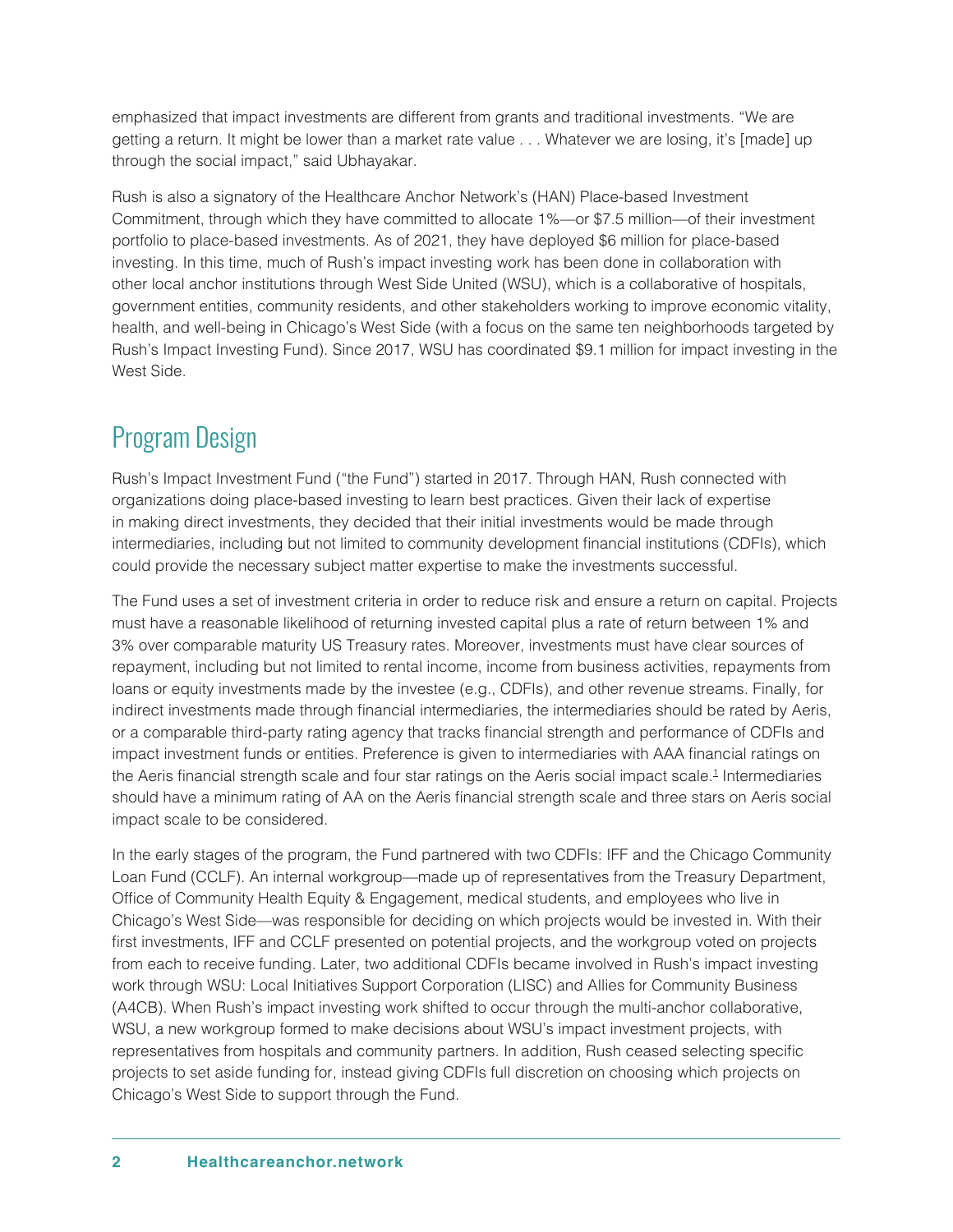Community engagement has been a core component of the work of the Fund and WSU, and community representatives with play a large role in the decisions about which CDFIs to invest in. Three community representatives from target West Side communities serve on the WSU investment workgroup responsible for decisionmaking relating to impact investing. These representatives help make decisions around which CDFIs are most beneficial for the communities. In deciding on which of the CDFIs to pursue, hospital partners defer to the opinions of the community partners. The workgroup also prioritizes CDFIs that invest in projects that address community needs identified in the Community Health Needs Assessment (CHNA), which is conducted every three years. To date, the majority of the selected CDFIs' projects have focused on affordable housing and workforce development.

## Program Impact

To track the social impact of investments, the Investment Committee at Rush reviews impact investments annually, while Rush's Investment Office establishes monitoring and reporting criteria to review investments using both financial and social metrics. The program takes a holistic approach in assessing program impact. Ubhayakar stated that early in the program, "A decision was made that we wouldn't [track social impact] on a project-level basis, but more as an overall investment and [track by the] impact on the community."

Similar to Rush's Investment Committee, WSU also uses a holistic approach to assess impact. WSU's four focus areas for social impact are economic vitality, health and healthcare, education, and neighborhood and physical environment. To assess the overall impact of investments on the community, WSU has created a comprehensive framework with 48 different community-level metrics that links WSU's individual initiatives with overarching goals. In collaboration with Boston Consulting Group's Center for Illinois' Future, WSU also developed a dynamic dashboard with 14 metrics from the framework to highlight key drivers of life expectancy across their four impact areas.

A central challenge to measuring social impact is getting detailed reporting on social impact from CDFIs. Three of the four CDFIs that work with WSU track some impact metrics.Though obtaining consistent social impact metrics is challenging, WSU estimates its member loans have helped facilitate 296 loans, create 366 construction jobs, created 45 other jobs, preserve 117 jobs, and develop 690 housing units in the West Side in 2020.

 $66$ *It was a good decision to not just have Rush invest, but to bring a bigger pool [of partners together] to create a bigger impact."* 

*— Shweta Ubhayakar, manager of anchor mission initiatives at Rush*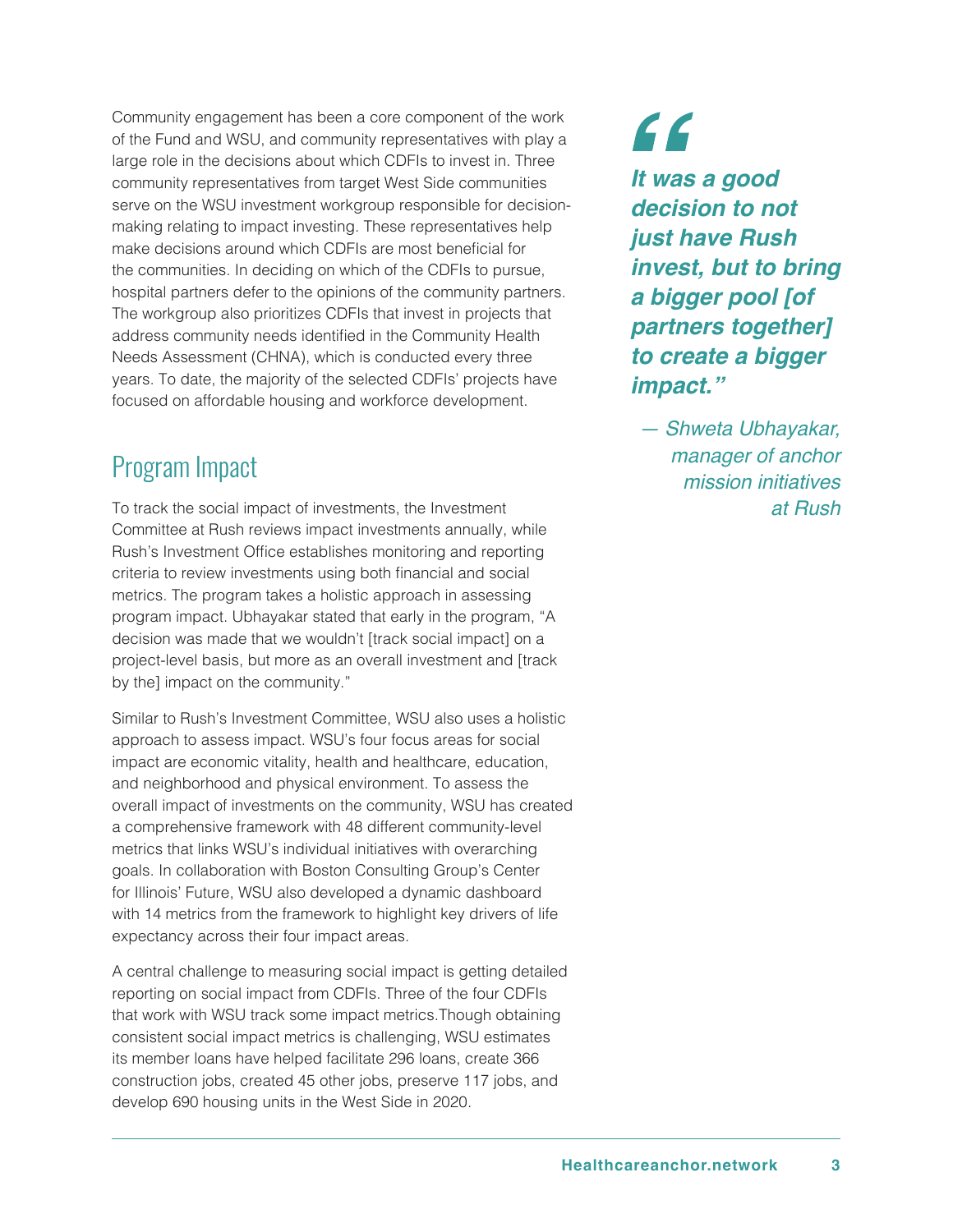<span id="page-3-0"></span>

Jose Gutierrez, founder and owner of La Orquidea, a flower shop and event planning business based in South Lawndale, Chicago

Through WSU, Rush's Impact Investing Fund has supported business owners of color. One example is the Corner Store Deli, which provides grocery staples and healthy food options to the Austin community in Chicago's West Side. In addition to offering healthy food options, store owners Derrick and Kevin Hayes envision the store as serving as a safe haven for the community. A loan from WSU through A4CB helped the business with store renovation costs. "I can't say how invaluable Allies for Community Business has been to us," emphasized owner Kevin Hayes.

The fund also supported La Orquidea, a flower shop and event planning business owned by florist, event planner, and decor strategist Jose Gutierrez.<sup>2</sup> Gutierrez came to the United States in 2000 from Mexico with limited English proficiency but years of experience in floristry, and started La Orquidea in the South Lawndale neighborhood in Chicago's West Side. Though the COVID-19 has brought challenges for the business, a loan from WSU through LISC will help Gutierrez expand the business by relocating it to a new and improved location.

In addition to supporting small businesses, the fund has also supported community development projects. For example, the fund supported Foundation for Homan Square, a community development effort founded in 1995 that works to redevelop and re-purpose sites in the North Lawndale neighborhood of Chicago's West Side as community assets including community centers, office space for small businesses and nonprofits, affordable housing, and schools.[3](#page-6-0) A loan from WSU through IFF helped the foundation create Nichols Tower, the restoration of the original "Sears Tower," a 14-story building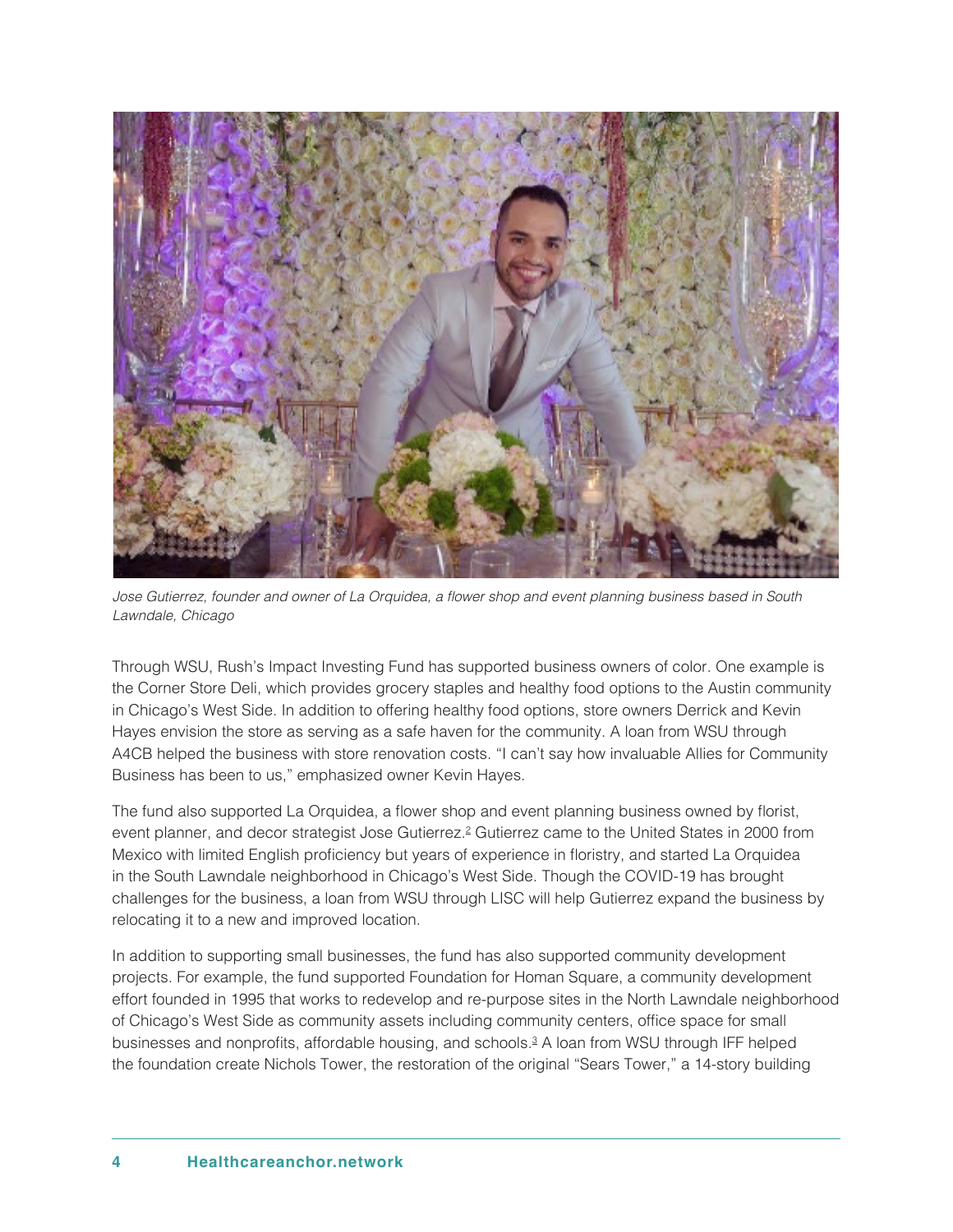that was vacant for many years. Now, Nichols Tower is a hub for nonprofit arts, multimedia education, youth leadership development, job training, and more. Tenants at Nichols Tower include Free Spirit Media, Lunch Box Cafe, Lawndale Business Renaissance Association, Neighborhood Housing Services of Chicago, North Lawndale Employment Network, Options for Youth, School of the Art Institute of Chicago, and Turning the Page.

Funding provided to the Foundation for Homan Square also aided the conversion of a 1905 coal-fired power plant into a public charter high school called Power House High School. A loan from WSU through IFF supported the \$40 million restoration and historic preservation project. The building is LEED Platinum-certified (a green building certification used worldwide) and opened for students in the fall of 2009. According to the foundation's website, "historic preservation features include a restored chimney, restored windows and doors, and the retention of original power generating machinery. Green features include a geothermal heating and cooling system, an overall water conservation and management system, as well as lighting controls and energy-efficient sky-lights."

## Budgeting & Staffing

In the early stages of the program, a number of Rush employees were involved in decision-making around the Impact Investing Fund, including Ubhayakar, Alex Wiggins (chief investment officer), Patricia O'Neil (CFO), and Dr. David Ansell (senior vice president for community health equity at Rush University System for Health and associate provost for community affairs at Rush University). While Ubhayakar, Wiggins, and O'Neil's job descriptions include anchor mission strategies, no full-time employees have been hired to oversee the Fund.

Northern Trust, a Chicago-based financial services company with decades of experience in community development and capital deployment, serves as Rush's social impact advisor and also supports the work of WSU. Dr. Ansell and Darlene Oliver Hightower, who is vice president for community health equity at Rush University System for Health, also represent Rush on WSU's 16-member Executive Leadership Council.

## PROGRAM IMPACT QUICK NUMBERS

#### As of 2021

- Commitment to deploy 1%, or \$7.5 million, of their investment portfolio to place-based investments
- \$6 million deployed by Rush, \$2 million of which will be reinvested in 2021 and 2022
- \$9.1 million coordinated by West Side United (WSU) for impact investing since 2017
- 296 loans distributed, 366 construction jobs created, 45 other jobs created, 117 jobs preserved, and 690 housing units created in the West Side as a result of an investment pool that WSU contributed to (of which their funding constituted 31%)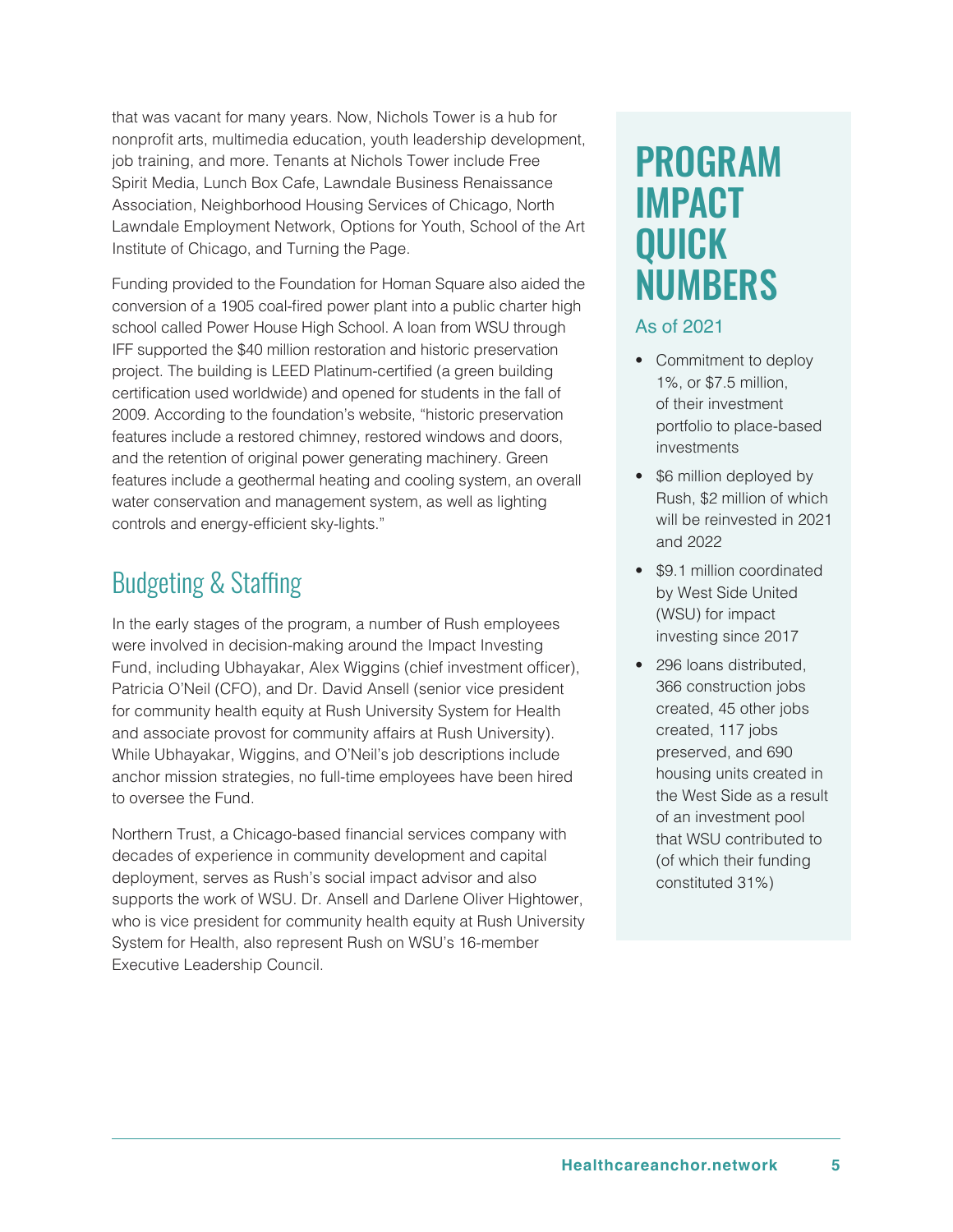### <span id="page-5-0"></span>**Partners**

Partnerships have been central to the work of the Fund. Through WSU, Rush has a variety of diverse partners, including other local hospitals, government entities, neighborhood partners, faith-based institutions, nonprofits, businesses, residents, and others. These partners provide funding, technical assistance, and support with each of WSU's four focus areas. The hospital partners of WSU drive the collaborative's activities, and in addition to Rush include Ann & Robert H. Lurie Children's Hospital of Chicago, AMITA Health, Cook County Health, Sinai Health System, and the University of Illinois Hospital & Health Sciences System.

Community partners are also critical to the WSU governance structure. Community engagement is embedded in WSU through the Community Advisory Council (CAC), an 18-member committee that "functions as a major channel for the community's input and works closely with the Backbone Structure of WSU to integrate community feedback into planned or proposed initiatives.["4](#page-6-0) Members of the CAC must live or work in one of the ten targeted West Side neighborhoods.

### Lessons Learned & Takeaways

#### **Work to develop champions within senior leadership. Momentum created by senior leaders enabled the program's success and brought other local anchors to the table.**

One factor that has enabled the program's success is the support from senior leadership. In particular, at the start of the program in 2017, the championship of Patricia O'Neil—then-treasurer and current interim CFO—was critical to securing the initial \$6 million in funding for the first three years of the program by making a business case for the program. In reference to the early deployment of the initial \$6 million in funding, Ubhayakar stated, We had some quick wins with those investments. That helped create momentum, and brought other hospitals to the table with West Side United." Dr. David Ansell has also been instrumental in highlighting the social impact of the investments, which has helped attract more partners.

#### **Establish partnerships to magnify social impact. Rush has partnered with other local anchor institutions through the West Side United (WSU) collaborative.**

Rush's many partners have also enabled the program's success. The interest of other hospitals and stakeholders in Rush's early impact investing work precipitated the formation of WSU and its impact investing program. Through WSU, Rush collaborates with other local hospitals, government entities, community residents, and other stakeholders on impact investing projects. "It was a good decision to not just have Rush invest, but to bring a bigger pool [of partners together] to create a bigger impact. Having hospitals at the table, having [the American Medical Association] at the table . . . has really helped," emphasized Ubhayakar.

#### **Work closely with communities to determine focus areas.**

"Having community voices at the table is really critical in any of the initiatives that we do for the community," highlighted Ubhayakar. Community members are part of the WSU governance structure providing input and working with the WSU leadership team to incorporate community feedback. "Their role is to hold us accountable, to make sure the investments we're making make sense and that we're staying true from an impact investing standpoint," emphasized Hightower.